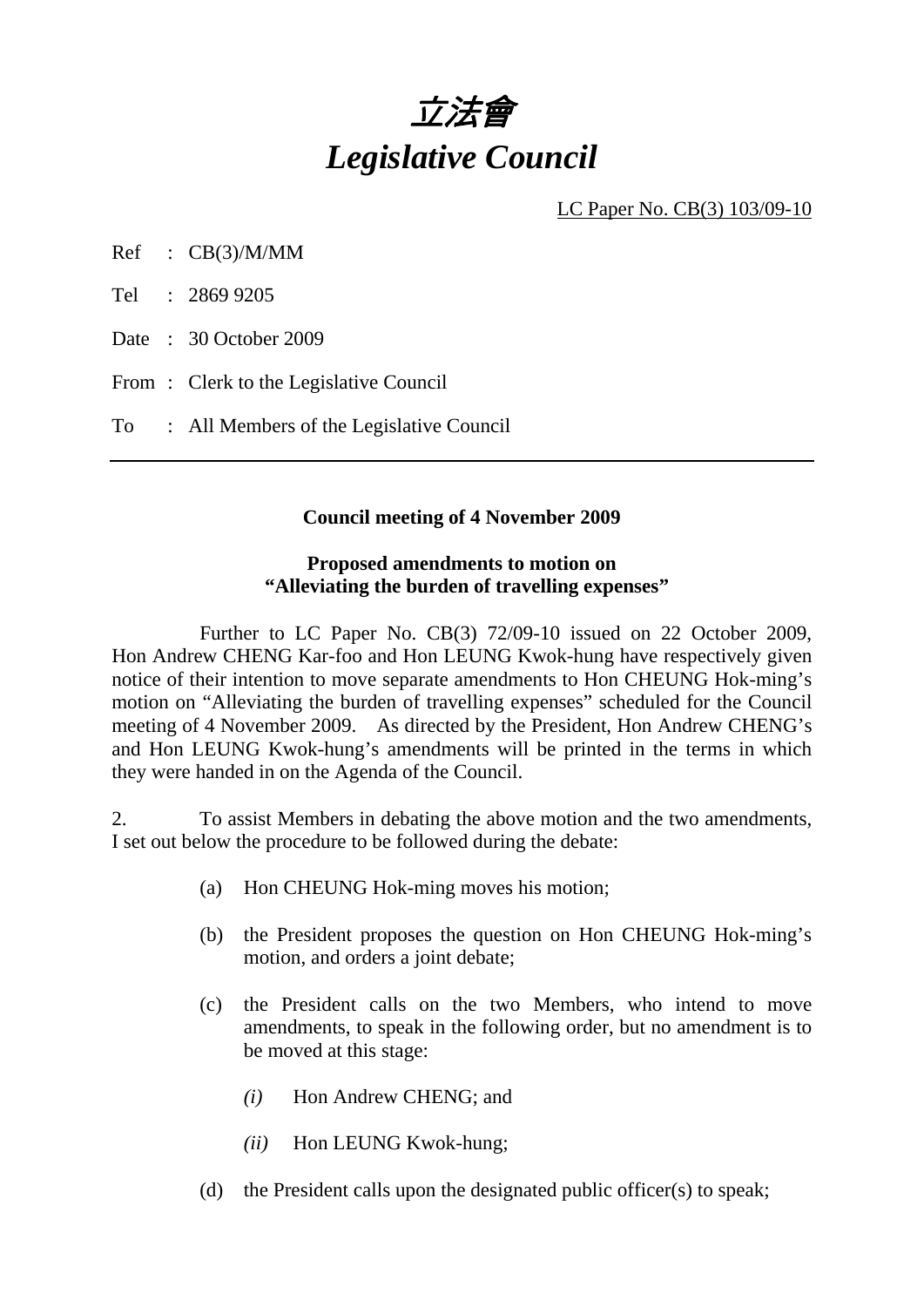- (e) joint debate on the motion and the two amendments follows thereafter;
- (f) the President gives leave to Hon CHEUNG Hok-ming to speak for the second time on the two amendments;
- (g) the President calls upon the designated public officer(s) again to speak;
- (h) in accordance with Rule 34(5) of the Rules of Procedure, the President has decided that he will call upon the two Members to move their respective amendments in the order set out in paragraph (c) above. The President invites Hon Andrew CHENG to move his amendment to the motion, and forthwith proposes and puts to vote the question on the amendment;
- (i) after Hon Andrew CHENG's amendment has been voted upon, the President deals with Hon LEUNG Kwok-hung's amendment to the motion; and
- (j) after Hon LEUNG Kwok-hung's amendment has been dealt with, the President calls upon Hon CHEUNG Hok-ming to reply. Thereafter, the President puts to vote the question on Hon CHEUNG Hok-ming's motion, or his motion as amended, as the case may be.

3. For Members' ease of reference, the terms of the original motion and of the motion, if amended, are set out in the **Appendix**.

> ( Mrs Justina LAM ) for Clerk to the Legislative Council

Encl.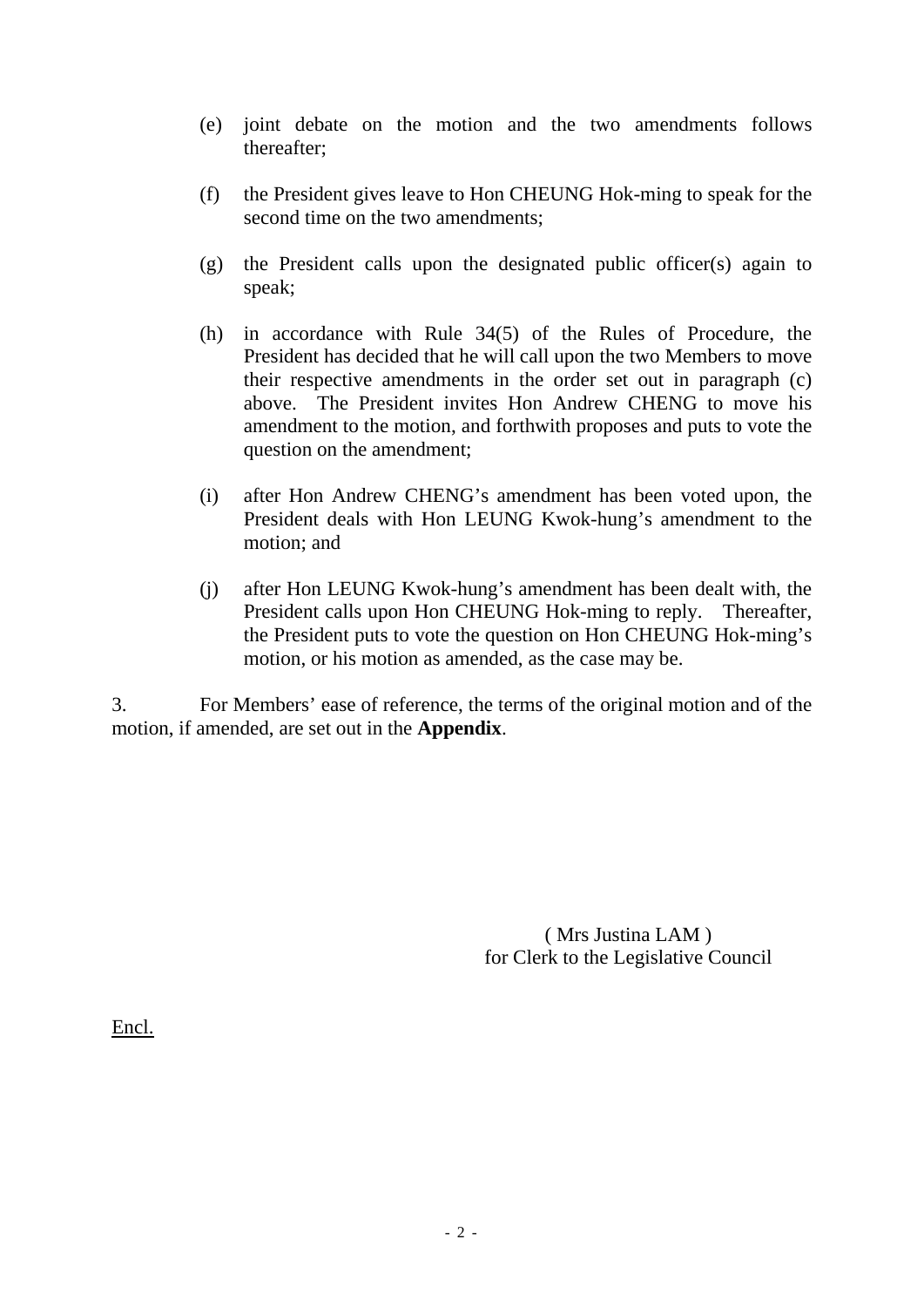# (Translation)

## **Motion debate on "Alleviating the burden of travelling expenses" to be held at the Legislative Council meeting of Wednesday, 4 November 2009**

#### **1. Hon CHEUNG Hok-ming's original motion**

That, as the people of Hong Kong are still under the impact of the financial tsunami, many of them face difficulties in life and bear a heavy burden of travelling expenses, this Council urges the Government to discuss with various public transport operators and adopt effective measures to alleviate the burden of travelling expenses on the public, which include:

- (a) to provide subsidies to the MTR Corporation Limited, bus companies, green minibus and ferry operators so that they will offer half-fare concessions to passengers on Saturdays, Sundays and public holidays, thereby enabling the public to have more opportunities to get together with their families and friends on those days;
- (b) to extend the deadline for submitting applications under the Transport Support Scheme, further relax the eligibility criteria and the subsidy period under the Scheme and expand it to cover all districts in the territory;
- (c) to discuss with various public transport operators to offer the Free-ride Day for the elderly on public holidays and specified days of each week on a permanent basis, formulate an implementation timetable for the provision of half-fare concessions to people with disabilities, and study the feasibility of introducing daily, weekly and monthly travel passes that are valid among various public transport operators;
- (d) to discuss with the MTR Corporation Limited to continue extending its fare-freeze period, re-launch the 'Ride 10 Get One Free' Promotion, set up more MTR Fare Savers according to the requests of the residents and by using more consistent standards, and explore further extension of the existing monthly and daily ticket schemes, including introducing monthly tickets for short-haul trips and making it a permanent arrangement, etc;
- (e) to rationalize the fare structure of the MTR Corporation Limited, including rectifying the unreasonable and chaotic situation of 'fares for short-haul trips being more expensive than long-haul trips', adjusting downwards the fares of the Kowloon Southern Link to a reasonable level, and enabling the passengers to travel to Hung Hom Station using Tuen Mun-Nam Cheong Monthly Pass at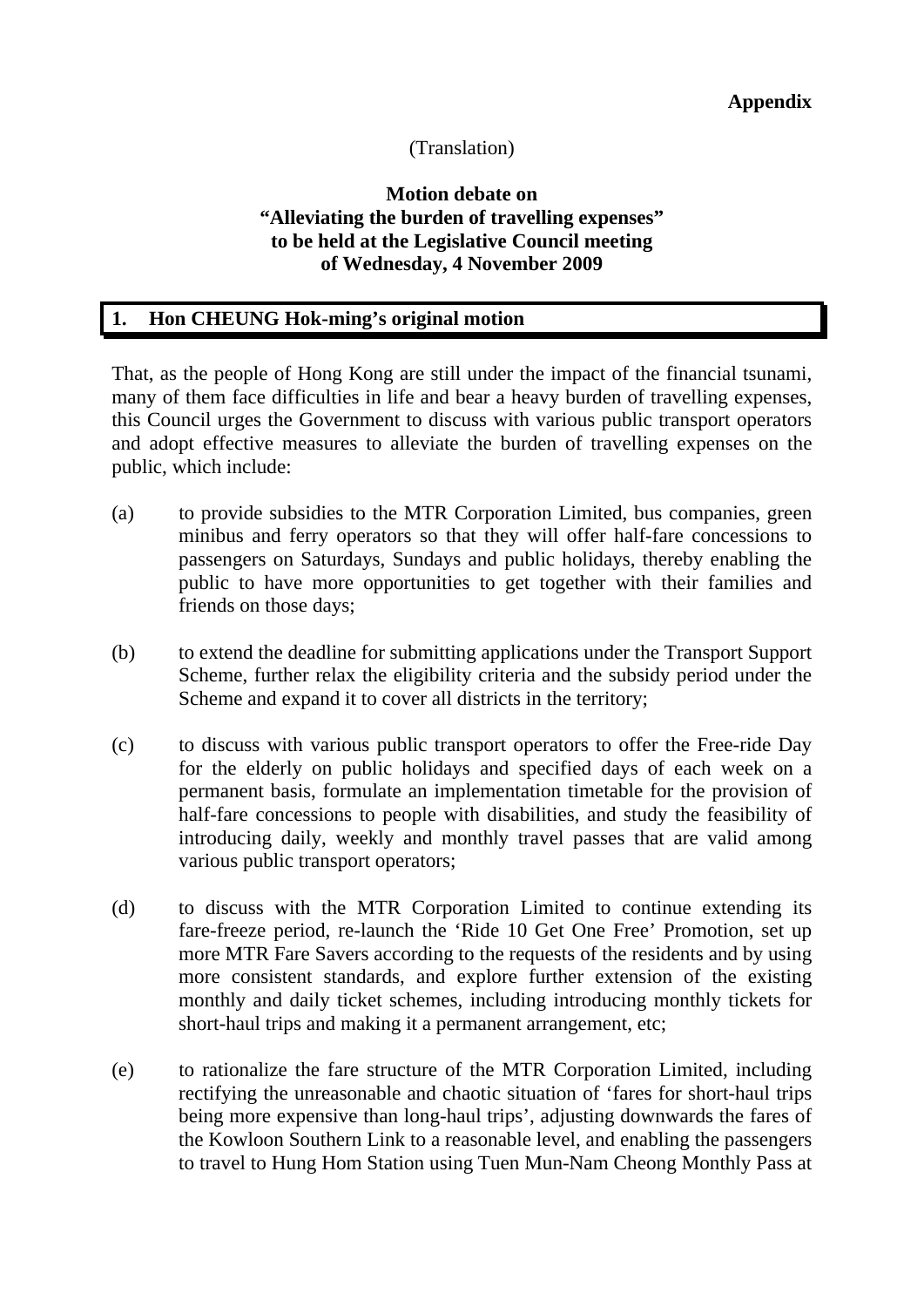the original price; as well as resume the service of the free bus route number K16;

- (f) to discuss with the franchised bus companies to re-launch same day return fare concessions, improve their existing fare structures, expeditiously revise the scale of fares under the Public Bus Services Ordinance as well as the route groupings under the scale, re-formulate the existing guidelines on the setting of fares to provide comprehensive sectional fares and bus-bus interchange concessions, including discounts for interchange among buses of different companies, provide half-fare concessions to all full-time students, as well as introduce daily and monthly ticket schemes for buses; and
- (g) targeting at the problem of high fares of outlying island ferry services, to actively study various suitable options, including substantially increasing the non-fare box revenue of ferry operators or the Government directly operating the services, etc; allocate resources to alleviate the burden of ferry service expenses on outlying island residents; and offer half-fare concessions on ferry services to students of outlying islands.

# **2. Motion as amended by Hon Andrew CHENG Kar-foo**

That, as the people of Hong Kong are still under the impact of the financial tsunami, many of them face difficulties in life and bear a heavy burden of travelling expenses, *and the fare concessions offered to the elderly by local franchised bus companies and the MTR Corporation Limited will also expire early next year;* this Council urges the Government to discuss with various public transport operators and adopt effective measures to alleviate the burden of travelling expenses on the public, which include:

- (a) to provide subsidies to the MTR Corporation Limited, bus companies, green minibus and ferry operators so that they will offer half-fare concessions to passengers on Saturdays, Sundays and public holidays, thereby enabling the public to have more opportunities to get together with their families and friends on those days;
- (b) to extend the deadline for submitting applications under the Transport Support Scheme, further relax the eligibility criteria and the subsidy period under the Scheme and expand it to cover all districts in the territory;
- (c) to discuss with various public transport operators to *extend the existing fare concessions for the elderly and* offer the Free-ride Day for the elderly on public holidays and specified days of each week on a permanent basis, formulate an implementation timetable for the provision of half-fare concessions to people with disabilities, and study the feasibility of introducing *expeditiously introduce* daily, weekly and monthly travel passes that are valid among various public transport operators;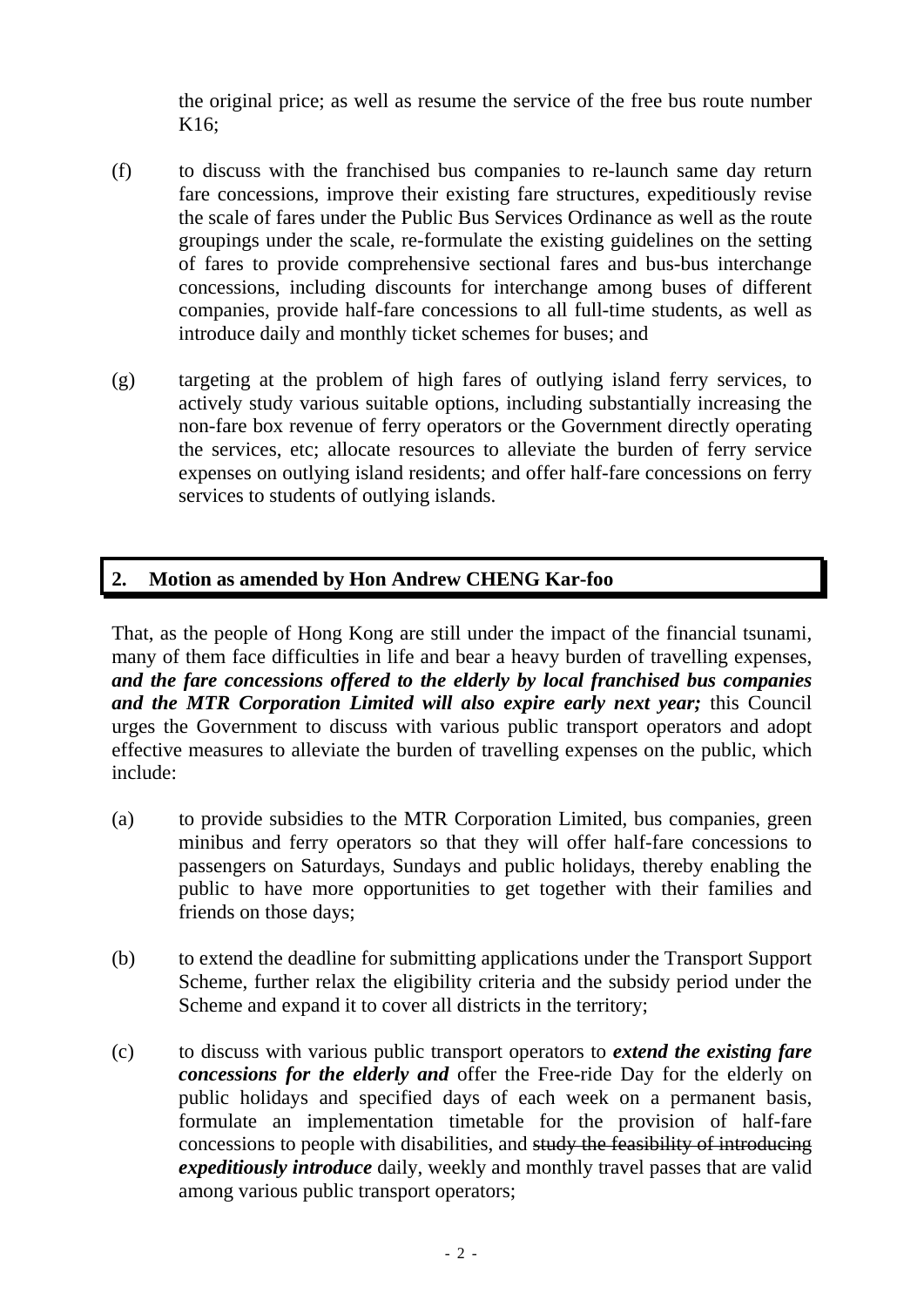- (d) to discuss with the MTR Corporation Limited to continue extending its fare-freeze period, re-launch the 'Ride 10 Get One Free' Promotion, set up more MTR Fare Savers according to the requests of the residents and by using more consistent standards, and explore further extension of *further extend* the existing monthly and daily ticket schemes *as soon as possible*, including introducing monthly tickets for short-haul trips and making it a permanent arrangement, etc;
- (e) to rationalize the fare structure of the MTR Corporation Limited, including rectifying the unreasonable and chaotic situation of 'fares for short-haul trips being more expensive than long-haul trips', adjusting downwards the fares of the Kowloon Southern Link to a reasonable level, and enabling the passengers to travel to Hung Hom Station using Tuen Mun-Nam Cheong Monthly Pass at the original price; as well as resume the service of the free bus route number K16;
- (f) to discuss with the franchised bus companies to re-launch same day return fare concessions, improve their existing fare structures, expeditiously revise the scale of fares under the Public Bus Services Ordinance as well as the route groupings under the scale, re-formulate the existing guidelines on the setting of fares to provide comprehensive sectional fares and bus-bus interchange concessions, including discounts for interchange among buses of different companies, provide half-fare concessions to all full-time students, as well as introduce daily and monthly ticket schemes for buses; and
- (g) targeting at the problem of high fares of outlying island ferry services, to actively study various suitable options, including substantially increasing the non-fare box revenue of ferry operators or the Government directly operating the services, etc; allocate resources to alleviate the burden of ferry service expenses on outlying island residents; and offer half-fare concessions on ferry services to students of outlying islands.
- Note: Hon Andrew CHENG Kar-foo's amendment is marked in *bold and italic type* or with deletion line.

#### **3. Motion as amended by Hon LEUNG Kwok-hung**

That, as the people of Hong Kong are still under the impact of the financial tsunami, many of them face difficulties in life and bear a heavy burden of travelling expenses, this Council urges the Government to discuss with various public transport operators and adopt effective measures to alleviate the burden of travelling expenses on the public, which include: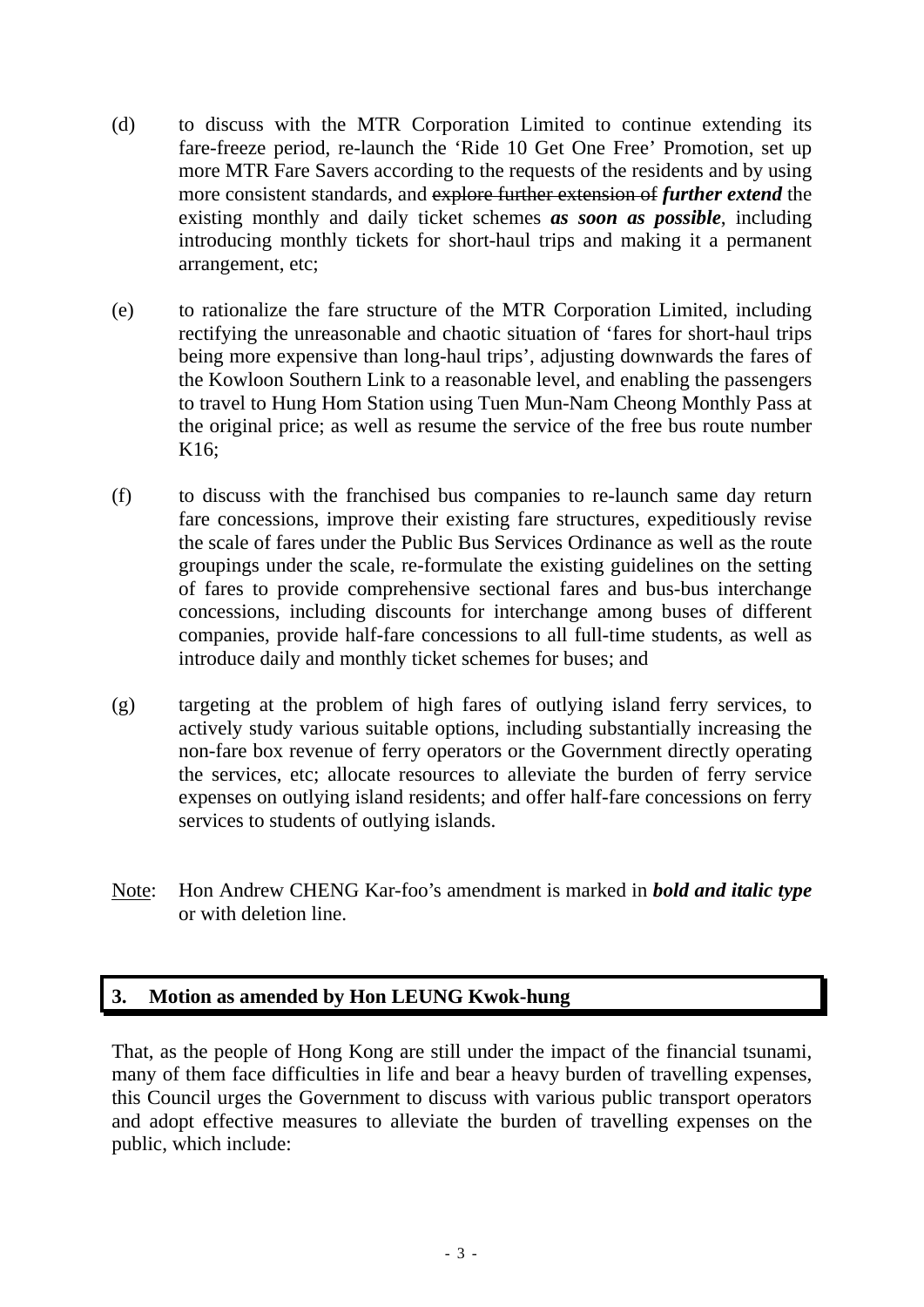- (a) to provide subsidies to the MTR Corporation Limited, bus companies, green minibus and ferry operators so that they will offer half-fare concessions to passengers on Saturdays, Sundays and public holidays, thereby enabling the public to have more opportunities to get together with their families and friends on those days;
- (b) to extend the deadline for submitting applications under the Transport Support Scheme, further relax the eligibility criteria and the subsidy period under the Scheme and expand it to cover all districts in the territory:
- (c) to discuss with various public transport operators to offer the Free-ride Day for the elderly on public holidays and specified days of each week on a permanent basis, formulate an implementation timetable for the provision of half-fare concessions to people with disabilities, and study the feasibility of introducing daily, weekly and monthly travel passes that are valid among various public transport operators;
- (d) to discuss with the MTR Corporation Limited to continue extending its fare-freeze period, re-launch the 'Ride 10 Get One Free' Promotion, set up more MTR Fare Savers according to the requests of the residents and by using more consistent standards, and explore further extension of the existing monthly and daily ticket schemes, including introducing monthly tickets for short-haul trips and making it a permanent arrangement, etc;
- (e) to rationalize the fare structure of the MTR Corporation Limited, including rectifying the unreasonable and chaotic situation of 'fares for short-haul trips being more expensive than long-haul trips', adjusting downwards the fares of the Kowloon Southern Link to a reasonable level, and enabling the passengers to travel to Hung Hom Station using Tuen Mun-Nam Cheong Monthly Pass at the original price; as well as resume the service of the free bus route number K16;
- (f) to discuss with the franchised bus companies to re-launch same day return fare concessions, improve their existing fare structures, expeditiously revise the scale of fares under the Public Bus Services Ordinance as well as the route groupings under the scale, re-formulate the existing guidelines on the setting of fares to provide comprehensive sectional fares and bus-bus interchange concessions, including discounts for interchange among buses of different companies, provide half-fare concessions to all full-time students, as well as introduce daily and monthly ticket schemes for buses; and
- (g) targeting at the problem of high fares of outlying island ferry services, to actively study various suitable options, including substantially increasing the non-fare box revenue of ferry operators or the Government directly operating the services, etc; allocate resources to alleviate the burden of ferry service expenses on outlying island residents; and offer half-fare concessions on ferry services to students of outlying islands*;*